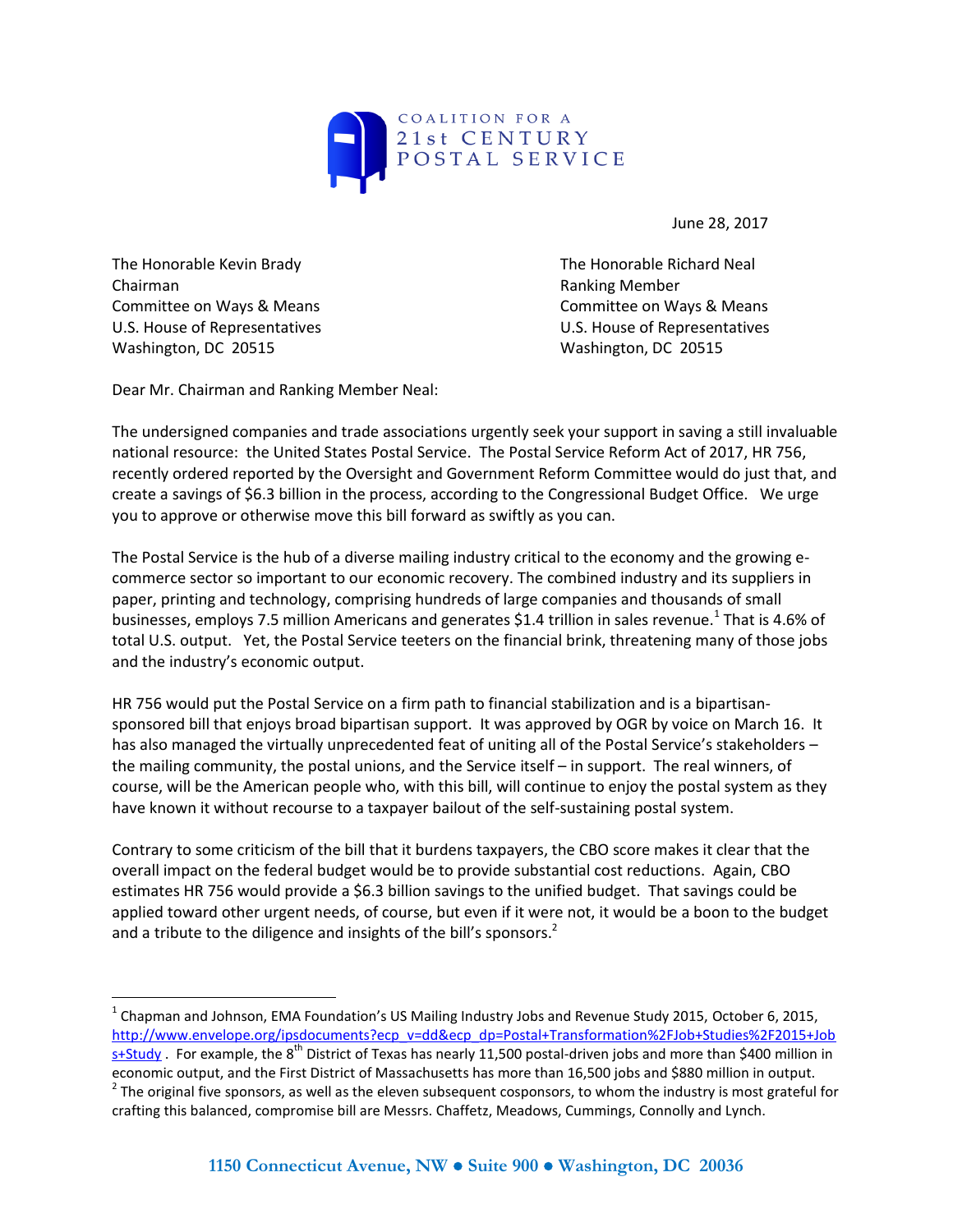The urgency of this bill stems not only from the dire state of the Service's balance sheet, but also from a statutorily-mandated review of whether the current postal rate-setting system meets the objectives for it in the law – including whether it generates "adequate revenues" to enable USPS to deliver the mail, and to change that system if it does not. HR 756 would resolve some \$50 billion in liabilities. Without it, the revenues deemed "adequate" would be far higher, leading to quite large rate increases and renewed flight from the mail to electronic and other alternatives.<sup>3</sup> In short, it would drive up the probabilities substantially of a need for a taxpayer bailout, perhaps as early as next year.

It is also important to note that there are serious concerns among primarily rural Members of both Houses and parties about service delays in their areas. The industry believes that a final bill must include provisions for additional transparency, accountability and oversight of timely mail service. We are encouraged that constructive work by Members, again bipartisan, is in progress to address this issue later in the process.

Therefore, we ask your help and respectfully, but most urgently and strongly, urge you to support HR 756 and speed its approval by your Committee, or otherwise hasten its progress.

Thank you.

Sincerely,

l

4mprint Inc. Abbott Cards Aberdeen American News Abington Journal Action Mail Adair County Community Voice Adel News Tribune Adirondack Daily Enterprise Advertiser Herald Ainsworth Star-Journal Ajo Coppre News Akron Hometowner Alabama Messenger Albany Enterprise Albion News Alexander & Company, LLC Allen American Allied News Alvin Newspapers Amazon American Catalog Mailers Assn. American Greetings American Hometown Publishing Americus Times-Recorder Amery Free Press Amherst Bee Amsterdam Printing Amy Smyth Co. Anamosa Journal-Eureka Andrews Gazette Anoka County Union Herald Antioch Press Apple Valley - Sun ThisWeek Arandell Corporation Archer County News Arcola Record-Herald Arlington Citizen Arlington Sun Ashe Mountain Times Athens Daily Review Auburn Citizen Austin American-Statesman Avanti Press Avery Journal-Times Bahri Papers Bank of America

 $^3$  USPS has already lost some 28% of its volume from its peak year of 2006, and just this year, erosion of its volume, which had flattened, reaccelerated. And that was with only an inflation-based increase.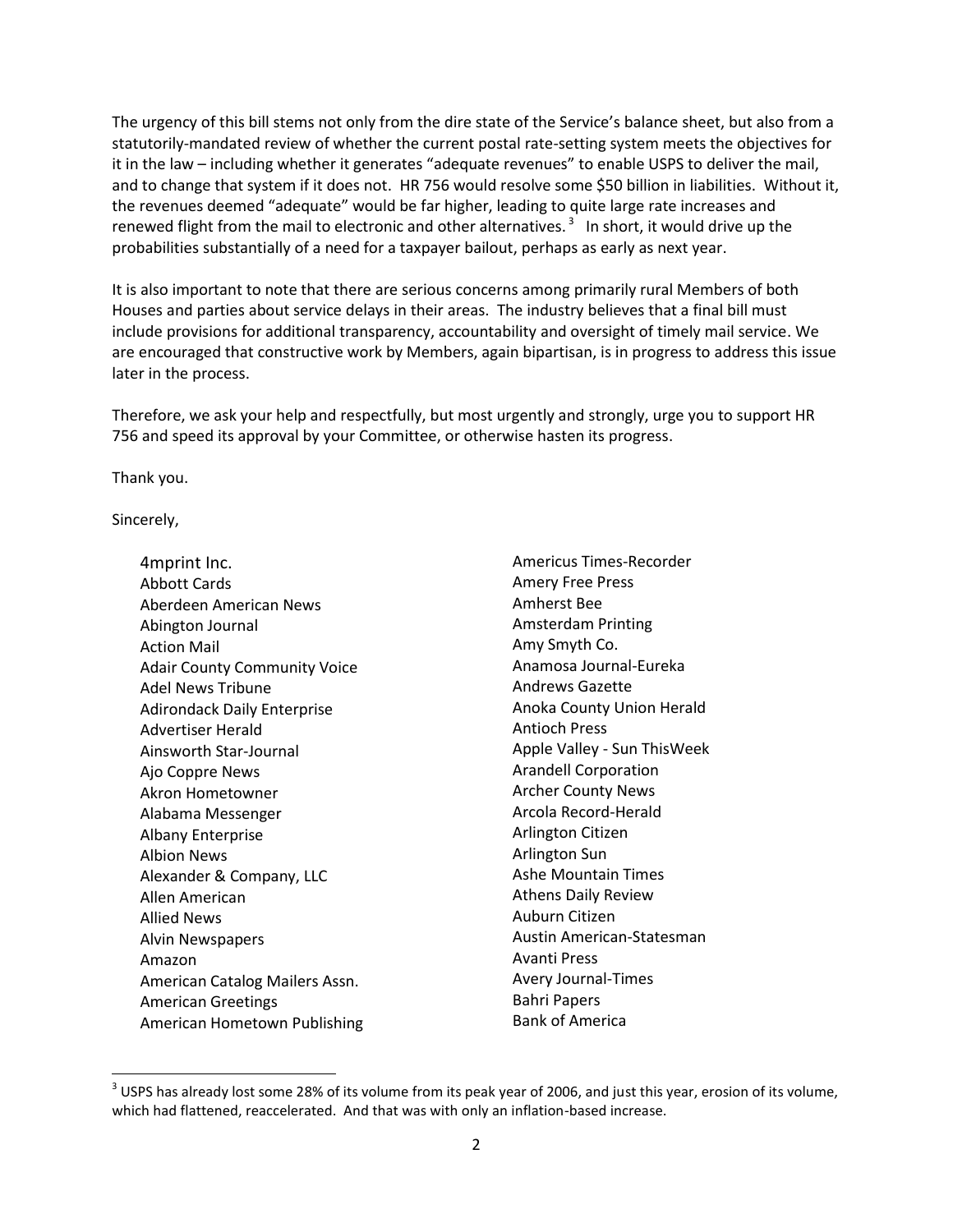Barco Products Company Barrow News-Journal Basin Republican Rustler Baudville Brands Bedford Bulletin Beeville Bee-Picayune Belardi | Ostroy Belmond Independent Beloit Daily News Benson County Farmers Press Benton Gazette Berrien Press Best Cutting Die Beulah Beacon Beve Big River Big Wheel Press Billings County Pioneer Bird City Times Black Hills Pioneer Bladen Journal Blaine Spring Lake Park Life Blanchard Media Blooming Prairie Leader Bloomington Sun Curent Blue Mound Leader Bluefield Daily Telegraph Bolivar Herald-Free Press Boonville Standard Borger News-Herald Bowling Green Times Braselton News Breeze-Courier Brenham Banner-Press Brentwood Press & Publishing Brighton Standard-Blade Bristow News Broadcaster Press Brooklyn Center/Brooklyn Park Sun Post Brunswick Beacon Buffalo Bulletin Buffalo Reflex Bullard Banner News Burnett County Sentinel Burnsville/Eagan Sun ThisWeek Cabool Enterprise

Banks County News

California Car Cover Company Calypso Cards Cambridge - Isanti County News Camillla Enterprise Campbellsport News Canon Connections Canyon Courier Cape Gazette Carolina Gateway Carriage Towne News Carroll County Comet Carroll County Mirror-Democrat Carroll News Carrollton Leader Carteret County News-Times Carterville Courier Casey County News Castro County News Catoosa County News Cavalier County Republican CE Printed Products / Georgia Envelope & Converting Cecil Whig Cedar County News Cedar County Republican Cedar Key Beacon Celina Record Center Republican Central Kentucky News-Journal Centralia Fireside Guard Centreville Press Chatham Clarion Chaucer Road Paper Cheektowaga Bee Cherokee County Herald Cherokee Tribune Chester News & Reporter Chickasaw Journal Chiefland Citizen Chinaberry Chino Champion Chino Hills Champion Chisholm Tribune-Press Choteau Acantha ChrisEddingsIDEAS Christian County Headliner News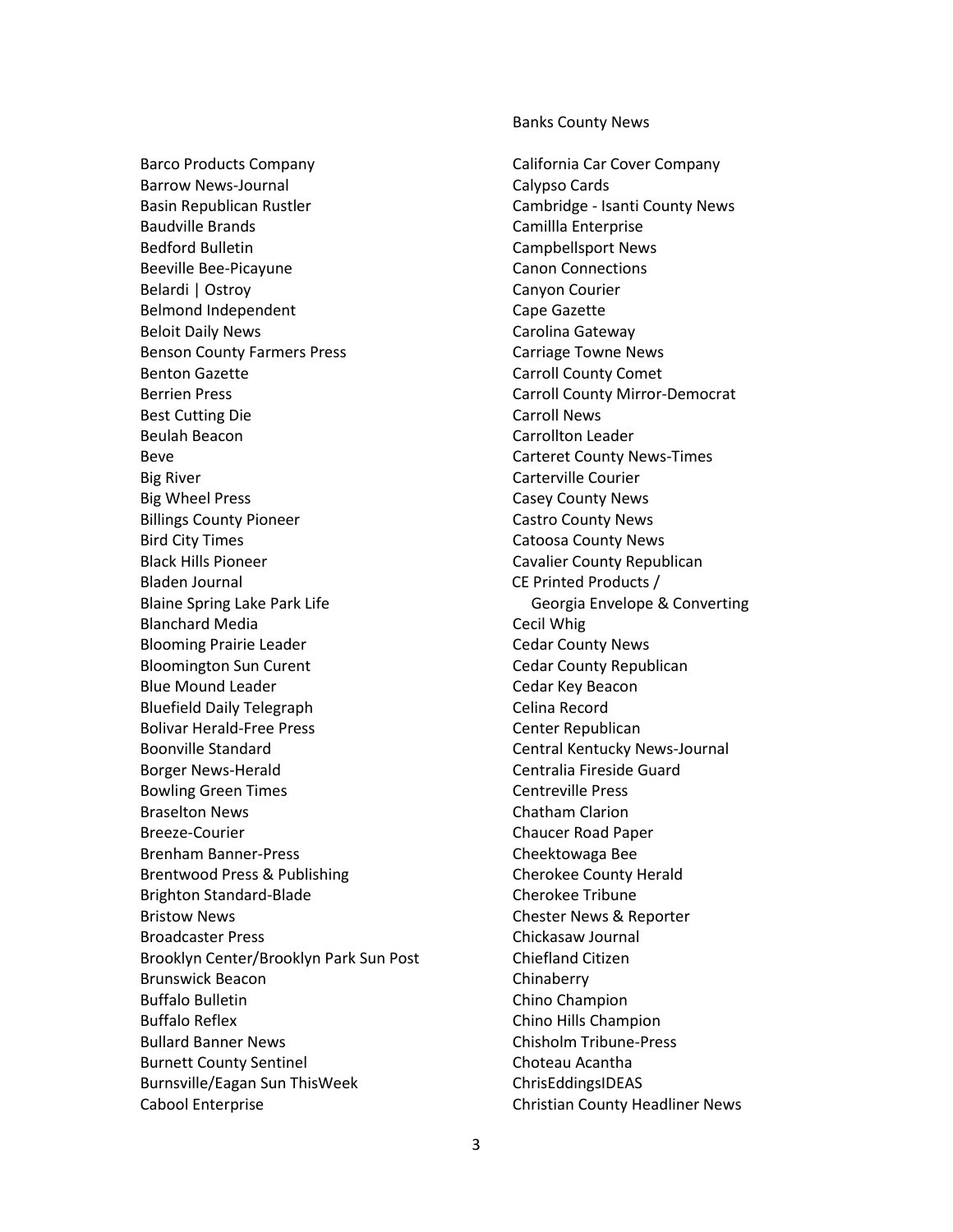Cadillac News Calhoun News-Herald Calhoun Times Citizen Georgian Citizen Statesman Citizen Tribune Citrus County Chronicle Civil War Courier Claremont Courier Claremore Daily Progress Clarence Bee Clarence Courier Clario, Inc. Clarion News Clay County News Clayton County Register Clear Creek Courant Cleburne Times-Review Cleveland Daily Banner CLI International Clifton Record Clintonville Chronicle Cody Enterprise Colby Free Press Coleridge Blade Colony Brands, Inc. Columbia Heights/Fridley Sun Focus Columbine Community Courier Comfrey Times Commerce City Commercial-News Commonwealth-Journal ComputerGear Cook Timberjay Copiah County Courier Coppell Gazette Corbin Times-Tribune Cornerstone Brands Corporate Mailing Services LLC Corporate Mailing Services, LLC Corsicana Daily Sun Corson/Sioux County News-Messenger Cottonwood County Citizen Country Acres Country Messenger Country Roads Magazine County Journal County Star News

Christianbook.com Chronicle-Tribune Circa Lighting Circleville Herald Citizen (Mansfield) Crested Butte News Crosby County News Crossville Chronicle Crystal/Robbinsdale/New Hope/Golden Valley Sun Post Cumberland Times-News Custer County Chronicle Cut Bank Pioneer Press Cynthiana Democrat Daily Corinthian Daily Events Daily Inter Lake Daily Iowegian Daily Republican-Register Daily Star Daily Time Chronicle Dairy Star Dakota Dunes/North Sioux City Times Dallas Post Daniels County Leader Datamatx Dawson Springs Progress Dayspring Cards Deer Creek Pilot Deerfield Valley News DeLeon Free Press Depew Bee Derry News Detroit Legal News Discovery Bay Press Dodge County Pionier Domtar Dorchester Star Douglas Budget Douglas County Sentinel DrawingBoard Printing Dupli Envelope and Graphics Eagle Press Early County News East Aurora Bee East Coast Envelope East Texas Press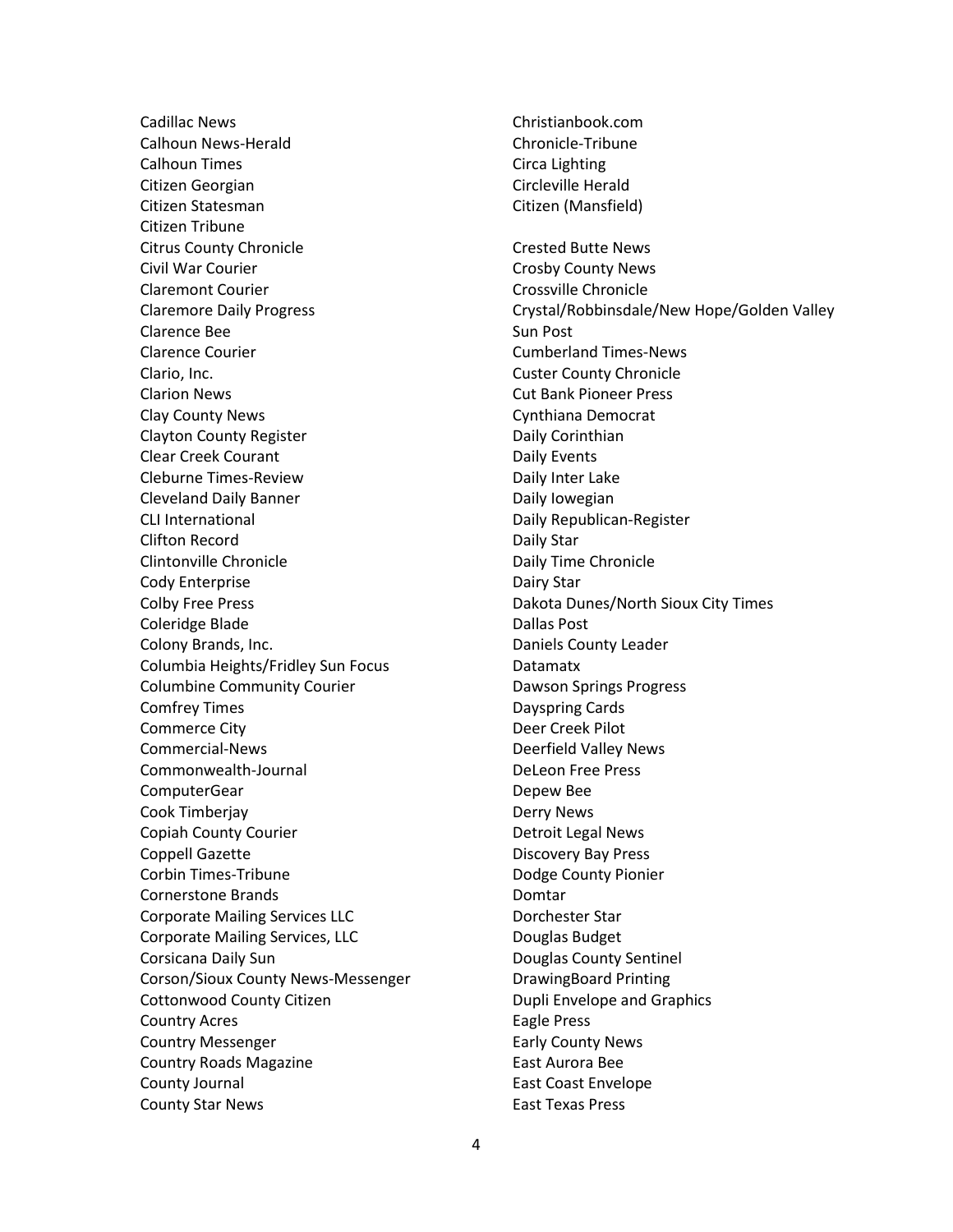Courier Press Courier Sentinel

Effingham Daily News El Paso Journal Elk River - Star News Elk Valley Times Elkin Tribune Elkton Record Ely Timberjay Emily McDowell Studio Emmons County Record Enid News & Eagle Envelope Manufacturers Assn. Epsilon Eureka-Pacific Evergreen Packaging Excelsior Springs Standard Excelsior/Shorewood Sun Sailor Exclusive Bordering & Harry Otto Printing Co. Faith Independent Falfurrias Facts Falling Leaf Card Company Faribault Daily News Farm Talk Farmers Independent Farmington/Rosemount - Dakota County **Tribune** Frankie & Claude Faulk County Record Fayette Chronicle Fayette County News Fayette Tribune Federal Envelope Company Fenton Fentress Courier Ferdinand News Ferndale Record Figi's Companies, Inc. Findlay Courier Fitness Finders Floodwood Forum Forest Grove News-Times Forest Lake Times Forney Messenger

East Texas Review Newspaper Eastern Times-Register Eden Prairie Sun Current Edina Sun Current Edmund Optics Inc. Effingham & Teutopolis News Report Frisco Enterprise Gadsen County Times Gainesville Daily Register Gallatin News Gallipolis Daily Tribune Gardener's Supply Company Garrard Central Record Garretson Gazette Gasconade County Republican Gator Bait Gazebo Gazette Georgia Press Association Gift Services Inc. Gillette News Record Glacier Reporter Glade Sun Gladwin County Record and Clarion Glasgow Courier Glasgow Daily Times Glatfelter Glen Ullin Times Glenrock Independent Glenwood Herald Gloucester Daily Times Gold Standard Golden Valley News Goliad Advance-Guard Goodland Star-News Goreville Gazette Gothenburg Times Grand Rapids Herald Review Grant County Herald Grant County News Grant Tribune-Sentinel Graphics Arts Association Great American Business Products Great Arrow Graphics Great Lakes Graphics Association Greene Prairie Press Greensburg Daily News Greensburg Times Greenup News Times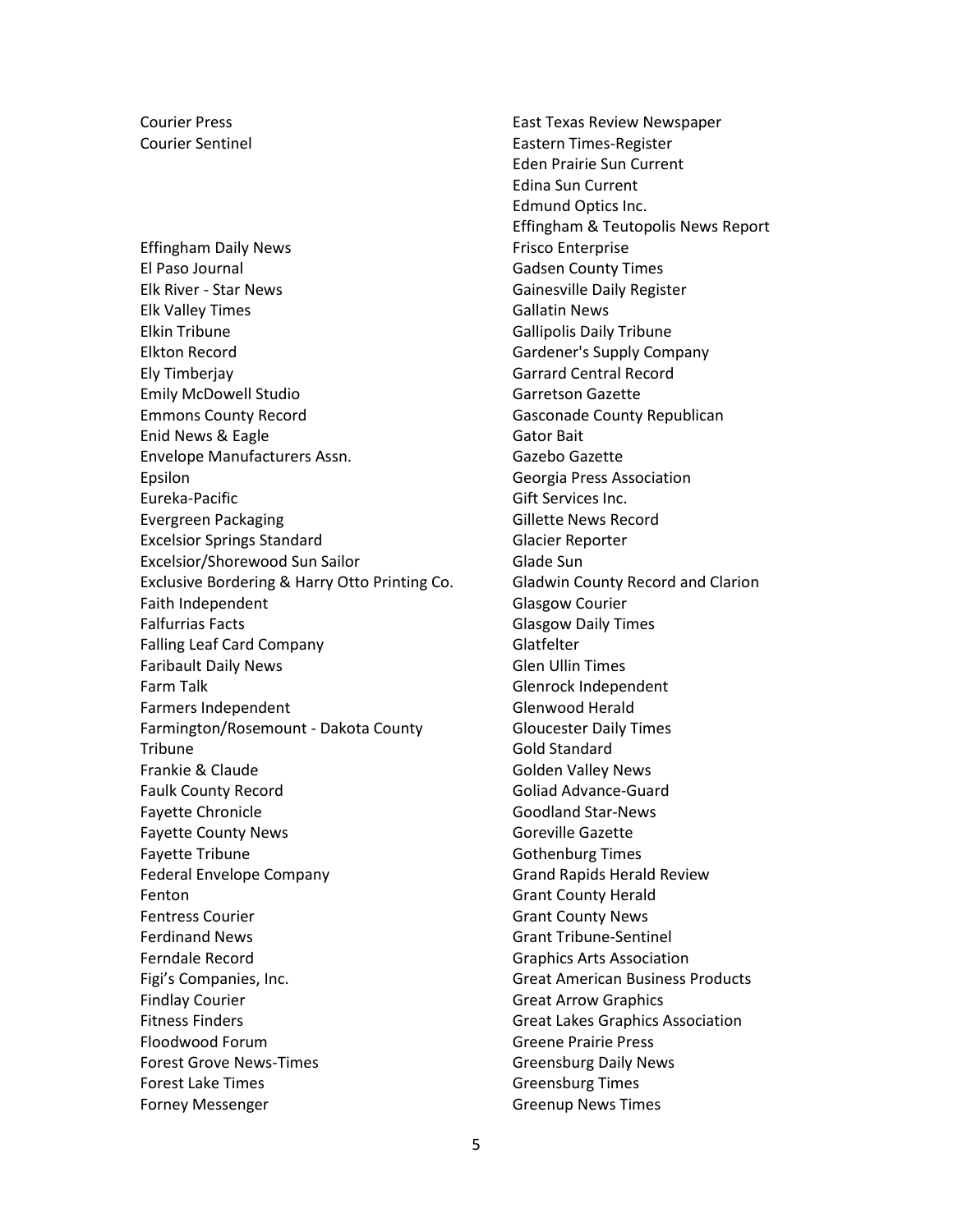Fort Bragg Advocate News Fort Lupton Press Franklin Township Informer Frazee-Vergas Forum Free Press Newspapers Freestone County Times Fresh Finds Friend Sentinel Griggs County Courier Grundy County Herald Grygla Eagle Guttenberg Press Hallmark Cards, Inc. Harbor Country News Hardin County Independent Harriet Carter Harris County Journal Harris County Journal Hastings Tribune Havana Publishing Havre Daily News Hays Free Press Hazen Star Healthy Directions Hendersonville Lightning Hendersonville Standard Henry County Local Henryetta Free-Lance Herald Democrat Herald Enterprise Herald-Advocate Herald-Banner Herald-Palladium Hermantown Star Herrin Independent High Plains (Wright) Sentinel Hill City Prevailer News Hillsboro Tribune Hinds County Gazette Hodges Badge Company, Inc. Hogansville Herald Hogansville Herald Holland-Springfield Journal Holly Hill Observer Holyoke Enterprise Home Furnishings Assn. Hondo Anvil Hooker County Tribune

Greeting Card Association Greg & Company, LLC Gregory Times Advocate Greybull Standard Griffin Daily News Huskers Illustrated Idaho Mountain Express Idyllwild Town Crier Illinois & Indiana AgriNews Imaging Network Group Imperial Republican Independent Coast Observer Indiana Gazette Information Packaging Ingam County Legal News Inklings Paperie Inside Indiana Interlink Intermountain Commercial Record International Paper International Society of Weekly Newspaper Editors Isabella Ivanhoe Times J.Falkner Cards J.S. McCarthy Printers J.Schmid & Assoc, Inc. Jackson County Adocate Jackson County Legal News Jackson County Sentinel Jackson County Times-Journal Jackson Herald Jackson Hole News&Guide Jacksonville Progress Janesville Argus Jasper Journal Jefferson County Reporter Jefferson Post Jefferson Star Jersey County Journal Jim Hogg County Enterprise Johnson Smith Company Joint Base Myer-Henderson Hall Guide Joplin Globe Journal-Courier Journal-Express Kalona News Kanabec County Times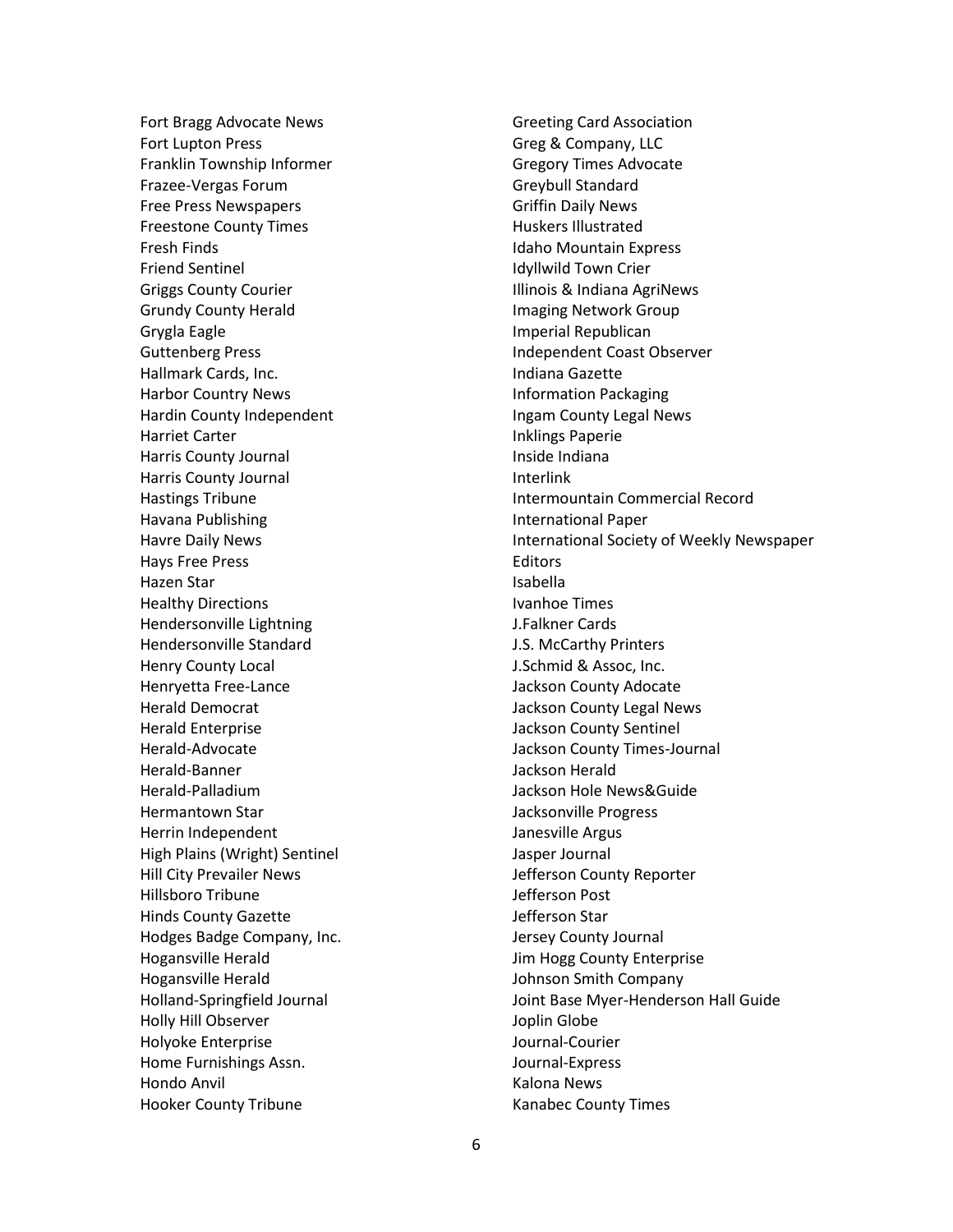Hoosier State Press Association Hopkins/Minnetonka Sun Sailor Houghton Lake Resorter & Roscommon County Herald-News Houson Home Journal Houston Herald Houston Home Journal Humboldt Chronicle Hungry Horse News

Kentucky New Era Kenyon Leader Keowee Courier Kern Valley Sun Kewaskum Statesman Kilgore News Herald KirbyBuilt Products, Inc. K-Log, Inc. Kokomo Herald Kokomo Tribune La Vernia News LaFollette Press LaGrange News LaGrange Standard Lake Cities Sun Lake Community Marketplace Lake County Leader Lake Mills Graphic Lake Placid News Lakeville - Sun ThisWeek Lakota American Lakota Country Times Lamar Democrat Lancaster Bee Lancaster News Langford Bugle Lanier County News Laramie Boomerang LaRue County Herald News Las Vegas Optic Laurel Advocate Le Center Leader Le Sueur News-Herald Leader Publications, Inc. Leader-News Leader-Telegram Leader-Tribune

Kansas Press Association KardZee Karnes Countywide Kathy Davis Studios KD Occasions & Designs Kenmore Envelope Co., Inc. Kent County Legal News Kent County News Kent Island Bay Times (Stevensville) Ken-Ton Bee Lexington County Chronicle Lexington Leader LiftEngine

Lindale News & Times Little Elm Journal Little Falls - Morrison County Record Littleton Coin Company, Inc. Livingston Enterprise Lockport Union-Sun & Journal Long Lake - The Pioneer Lonsdale Area News-Review Los Alamos Monitor Love Envelopes, Inc. Lovell Chronicle Luling Newsboy & Signal Luxury Brand Holdings Lynden Tribune Lynn County News Lyons Mirror-Sun Mackay Mitchell Envelope Company Macomb County Legal News Macon County Home Press Madison County Journal Madison Daily Leader Maginating Magnolia Gazette Manchester Times Mansfield Mirror Mapleton Press Maries County Advocate Marietta Daily Journal Marion Star Marion Times-Standard Marshall County Tribune-Courier Maryland Independent Gazette Maryland/Delaware/DC Press Association Mason Companies Inc.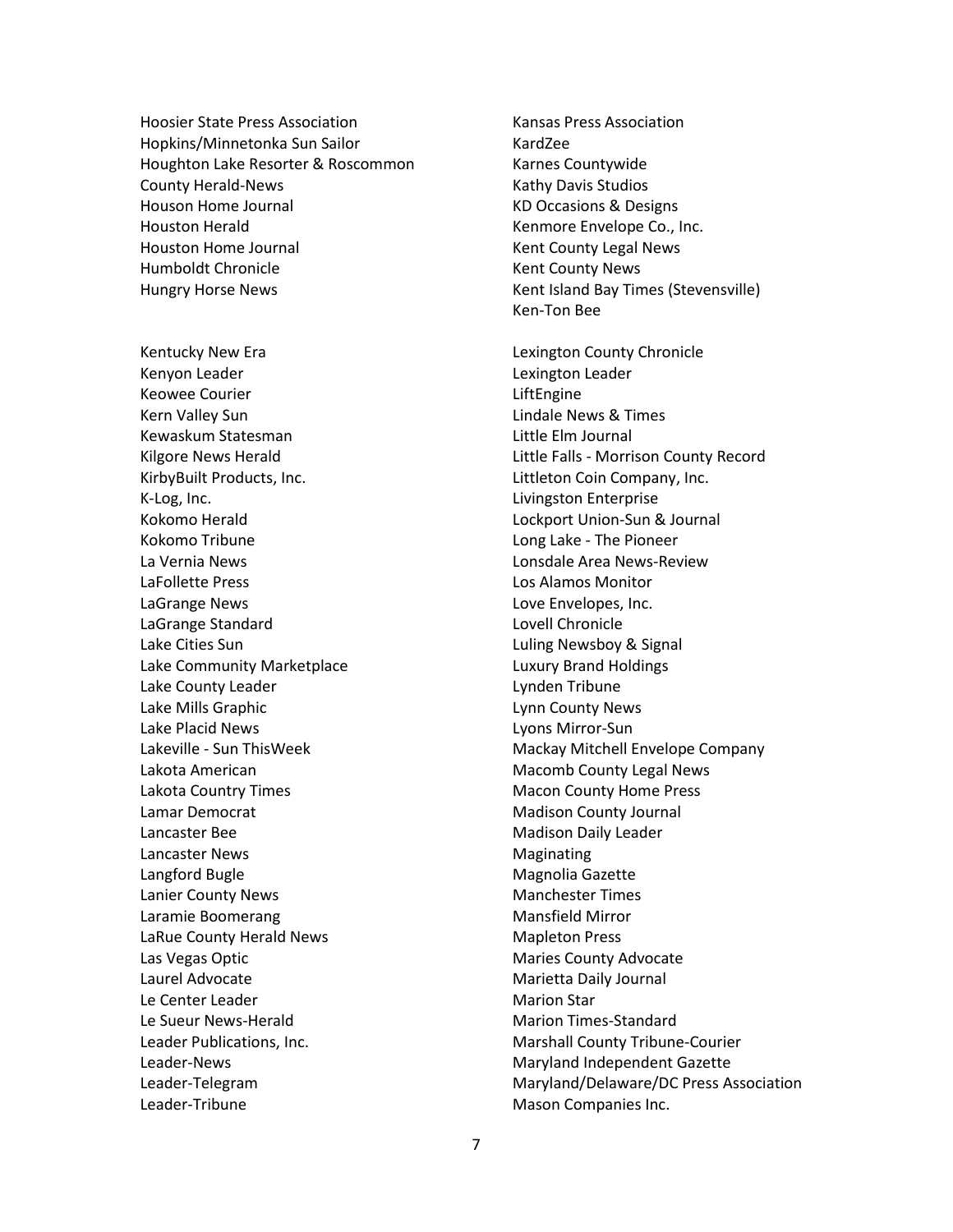Leanin' Tree Lebanon Daily Record Lebanon Enterprise Lebanon Local **LettDirect** Levelland & Hockley County News-Press Lewis County Press News Journal Lewistown Sentinel Lewisville Leader Loudhouse Creative

McLean County Journal McLean County News McLeansboro Times-Leader Melrose Beacon Meridian Tribune Meriwether Vindicator Meriwether Vindicator Mesabi Daily News Mesquite News Messenger-Inquirer Metropolis Planet Mi Vida Magazine Middle River Honker Middlebury Independent Milan Mirror Exchange Milford Times Millard County Chronicle Progress Miner County Pioneer Mineral Independent Mineral Wells Index Missouri Valley Shopper Misssouri Valley Times-News Monroe County Appeal Monroe Journal Montgomery County News Moore County News-Press Morgan County News Mound - The Laker Mounds View/New Brighton Sun Focus Mount Airy News Mountain Grove News Journal Mountrail County Record Mt. Lake-Butterfield Observer-Advocate Mt. Vernon Democrat Muhlenberg County Leader News Murfreesboro Diamond Murfreesboro Post

Mathis News Mayfield Messenger McClusky Gazette McCormick Messenger McCreary County Record McIntosh County Democrat McIntosh Times McKenzie River Reflections McKinney Courier-Gazette McLean County Independent Nations Center News NaviStone® Inc. Netflix Inc. New Berlin Bee New Town News Newark Post News Letter Journal News Media Alliance News Observer News-Democrat News-Dispatch News-Herald Newsleaders of St.Joseph Newspaper Newstime Niagara Gazette Norfolk Daily News North Branch - ECM Post Review North Carolina Press Association North Dakota Newspaper Association North Iowa Times North Vernon Plain Dealer North Woods Trader Northeaster Newspaper Northeastern Envelope Company Northern Kittias County Tribune Northern Neck News Northern Safety & Industrial Northern Sentry Northfield News Northumberland Echo Northwestern Illinois Dispatch Norton Shores Examiner Norwalk Reflector Nova Natural NPES NPI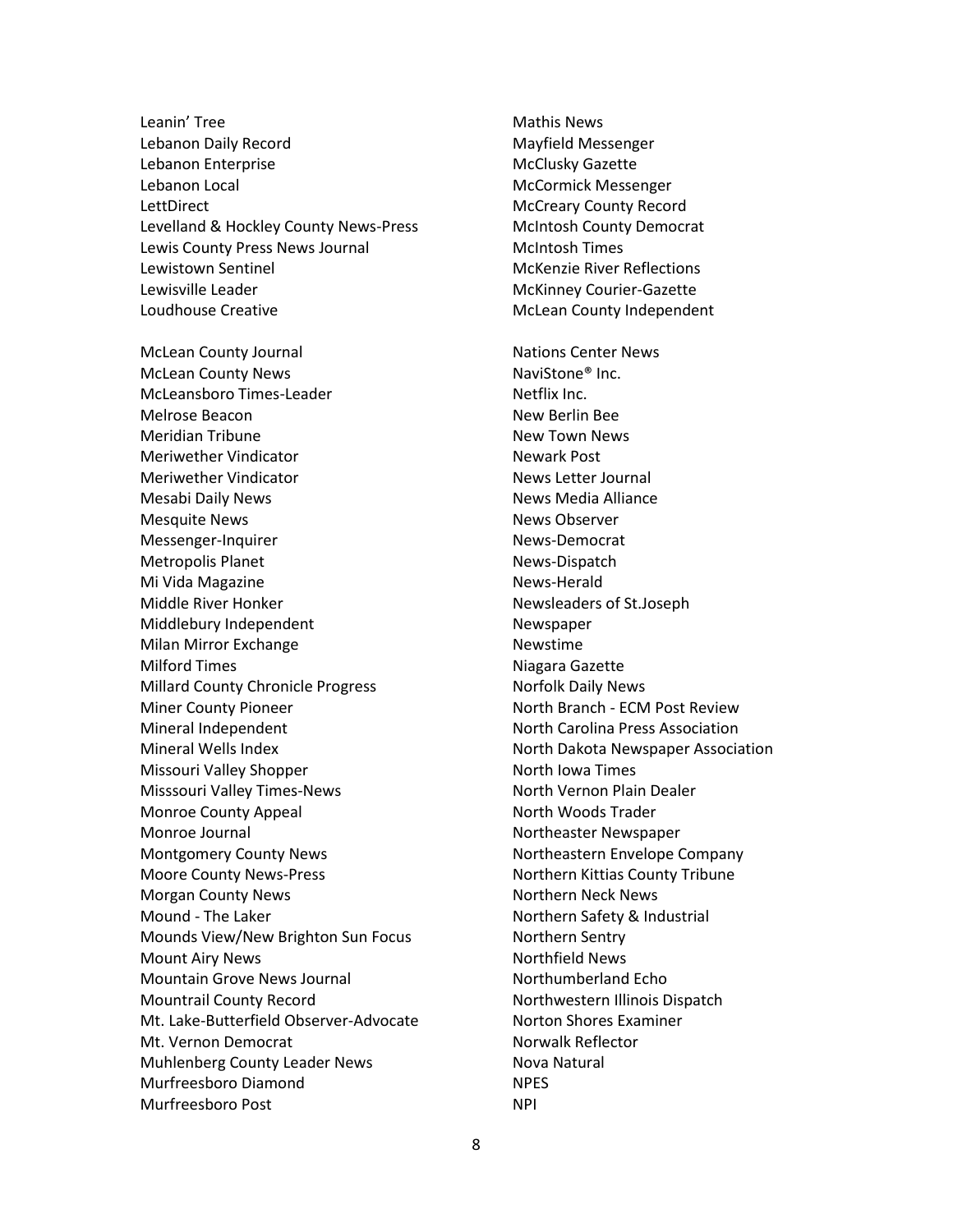Muskegon County Legal News Muskogee Phoenix Nancy's Notions LLC Nashville News-Leader National Assn. of Advertising Distributors National Assn. of Presort Mailers National Business Furniture, LLC National Postal Policy Council National Retail Federation

Olive Hill Times Olney Gazette Onawa Sentinel Opinion-Tribune Orchard Park Bee Osceola News Gazette Osmond Republican Osseo/Maple Grove/Champlin/Dayton Press Ottumwa Courier Over 50 Owatonna People's Press Pacific Printing Industries Association Pageland Progressive Journal Palestine Herald-Press Pandhandle Herald Paoli News-Republican Paper & Pearl LLC Papercone Corporation PaperFreckles Paragould Daily Press Parcel Shippers Assn. Parke County Sentinel Pasco Shopper Patterson Irrigator Paul Fredrick MenStyle, Inc. Pauls Valley Daily Democrat Pawnee Post Pawnee Republican Peconic Bay Originals Pelahatchie News Pelham Journal Pella Chronicle Pentagram Perry County News Perry County Tribune Perrysburg Messenger-Journal Peru Tribune

Nueske's Applewood Smoked Meats Oakes Times Oakland County Legal News Oakland Independent Oakley Press Ohio County Times Ohio News Media Association Oklee Herald Okmulgee Times Oldham Era Pleasant Plains Express Pleasanton Express Plow & Hearth Point & Shoreland Journal Polk County (NC) News-Journal Polk County Standard Journal Popken Fashion Group USA. LLC Port Arthur News Portland News Posey County News Positive Promotions, Inc. Post-Register Potluck Press Potter County News Prairie Pioneer Present Publishing, LLC Press Journal Printing Princeton Daily Clarion Princeton Times Print Media Association Printing & Graphics Association MidAtlantic Printing & Imaging Association of Georgia Printing & Imaging Association of MidAmerica Printing Association of Florida, Inc. Printing Industries Alliance Printing Industries Association Inc. of Southern California Printing Industries Association of San Diego, Inc. Printing Industries Midwest Printing Industries of America Printing Industries of Michigan, Inc. Printing Industries of Ohio- North Kentucky Printing Industries of the Gulf Coast Printing Industries of Utah Printing Industry Association of the South, Inc.

Priority New Inc.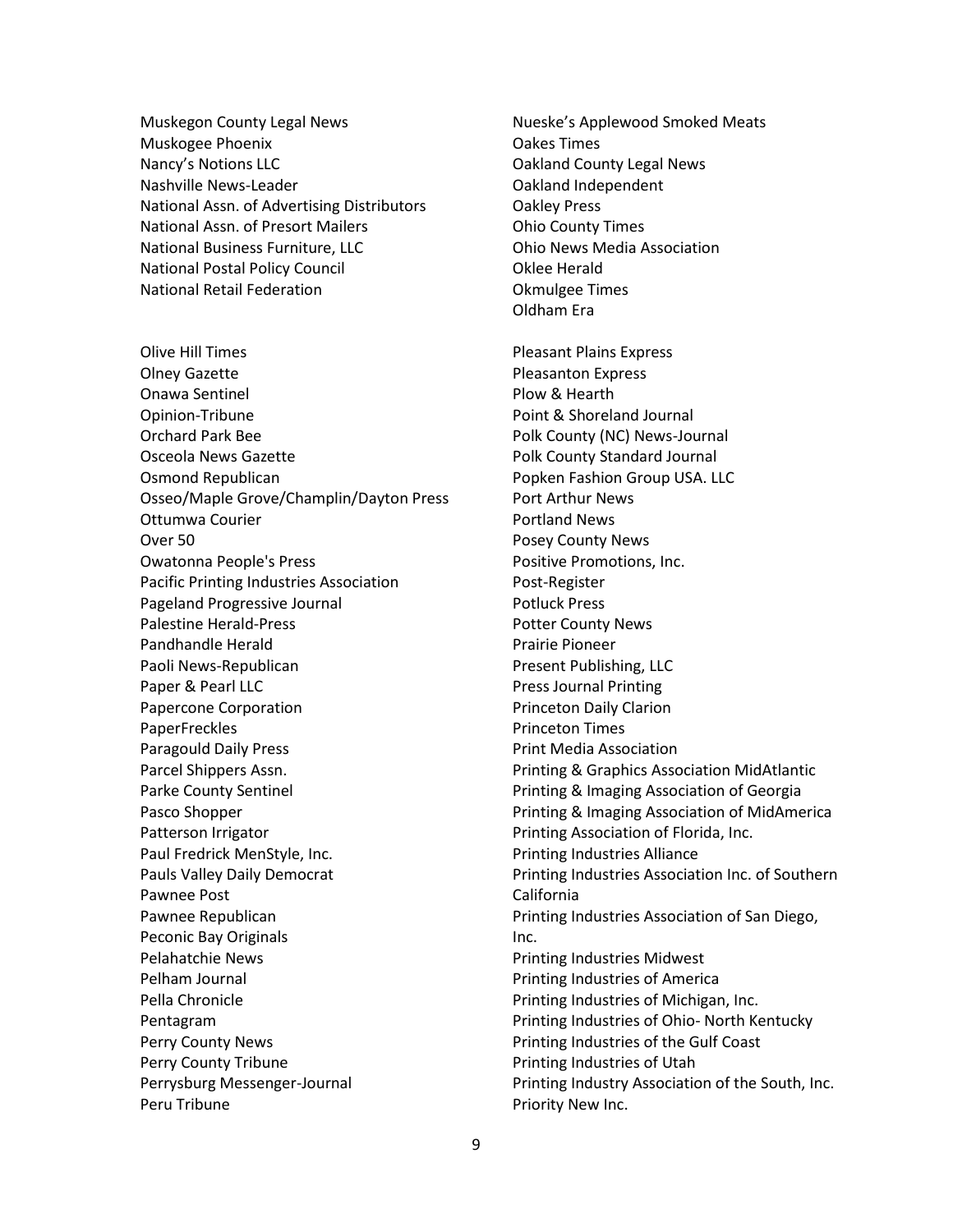Peruvian Connection Petersburg Pilot Petersburg Press Pike County Journal Reporter Pike County News Watchman Pike Press Pilot Mountain News PINE Pine City Pioneer Pioneer News Pipestone County Star Plainfield Enterprise Plano Star Courier Plastic Suppliers, Inc. Record Observer Red Oak Express Refugio County Press Reice County Review Republican Times Republic-Times Group, LLC Response Envelope Response Envelope Riceville/Stacyville Monitor Recorder Richfield Sun Current Richmond Register Rite Envelopes & Graphics, Inc. Riverland News Riverton Register Roane County News Rochester Times Rock County Star Rock County Star Herald Rockdale Reporter Rocksprings Record Rockwall Herald-Banner Rome Daily Sentinel Rome News Tribune Rossford Record Journal Rowlett Lakeshore Times Royse City Herald-Banner Rushville Republican Rutherford County News San Patricio County News Sandersville Progress Sandersville Progress Plus Santee Striper Sauk Centre Herald

Providence Journal-Enterprise Pulaski Citizen Pulse Legal Publications Pumpernickel Press Pure Collection Quad Graphics Quay County Quitman Free Press R.R. Donnelley Ralls County Herald-Enterprise Randolph Times Rappahannock Record Rawlins Daily Times

Shelby County Herald Shelby Promoter Shelbyville Daily Union Shelley Pioneer Sheridan News Sidell Reporter Sidney Argus-Herald Sioux County Index Reporter Sioux Valley News Sisseton Courier Snyder Daily News South Dakota Newspaper Association South Haven Tribune South Marion Citizen South Meadow Ventures, LLC South Potomac Pilot Southwest Daily News Soutshide Sentinel Sparta Ishmaelite Spencer County Journal-Democrat Spencer County Leader Spencer Magnet Spooner Advocate Springfield Sun Springs Valley Herald St. Charles County Journal St. Clair News Aegis St. Clair Times St. Louis City Monitor St. Louis County Legal Ledger St. Louis Park Sun Sailor St. Michael/Rockford Crow River News

St. Peter Herald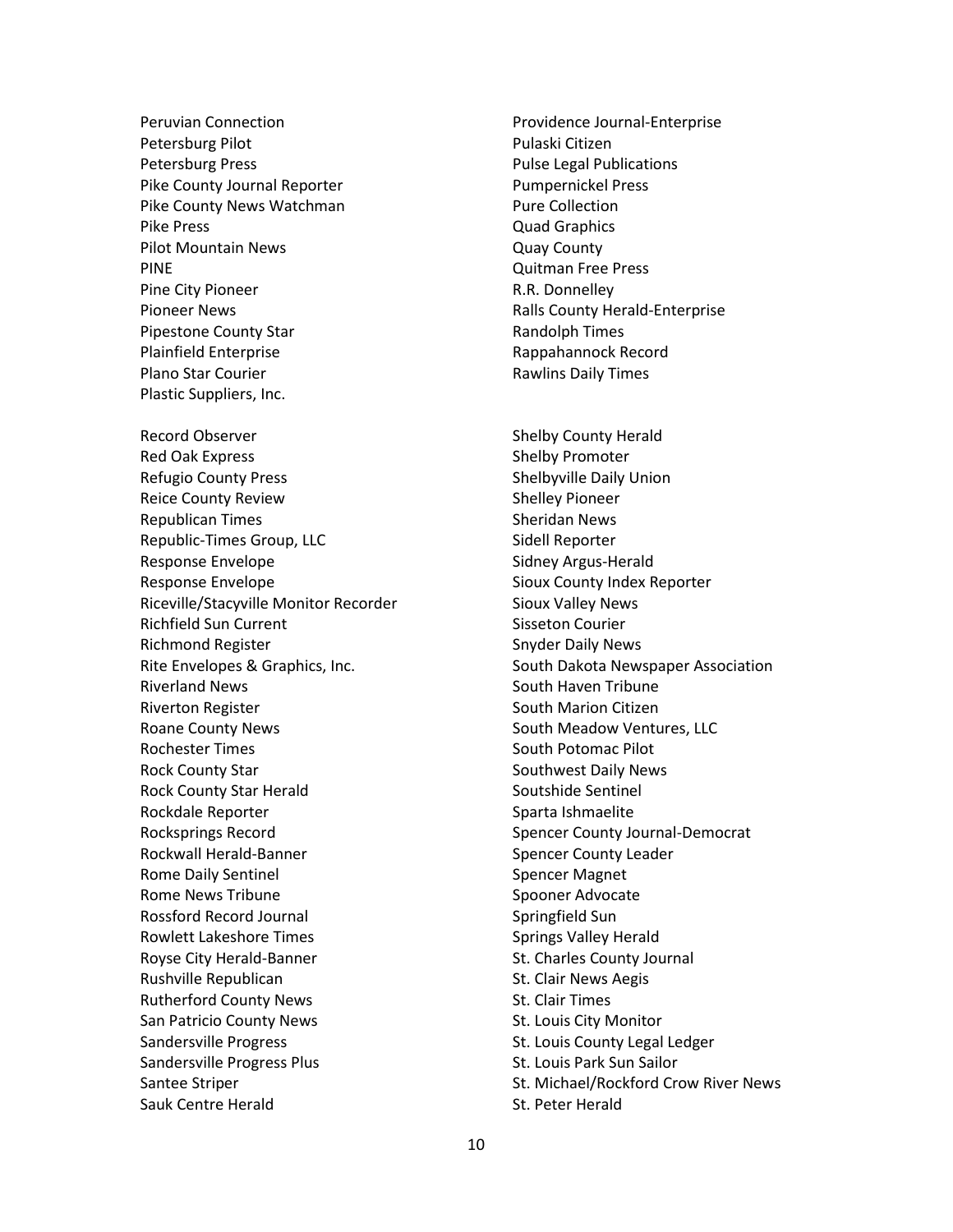Sauk Rapids Herald Savanna Times-Journal Sawyer County Record **SayLULLOW** Scotland Journal Scott County Times Scottish Gourmet USA, LLC Scotts Valley Banner Seattle Envelope Company Selby Record Sentinel Tribune Sequatchie Valley Shopper Sequoyah County Times Seward County Independent Shades of Light, LLC Shearman Company, LLC Summit Racing Equipment Sumter Shopper Sun Publications of Florida Sun-Times (Sherman-Williamsville) Sutton-Clay County News Suwannee Democrat Swansboro Tideland News Swift County Monitor-News Swisher County News Sylania Telephone Tahlequah Daily Press Talbotton New Era Tate Record TC Delivers TC Transcontinental USA Inc. Tecumseh Chiefrain Tension Corporation Tester Naval Air Station at Patuxent River Tewksbury Town Crier Texas Press Association The (AR) Sun The (Ashland) Daily Press The (Ashland) Indepdendent The (Bethesda) Journal The (Boone) Mountain Times The (Dayton) Herald-News The (Forest City) Daily Courier The (Frankfort) Times The (IN) News-Dispatch The (Lexington Park) Enterprise The (MA) Salem News The (Mankato) Free Press

Staples World Star Local Media Star Shopper Stationery Trends Steele County Press Stenhouse Publishers Stevens County Times Stillwater Gazette Stilwell Democrat Journal Stokes News Stone County Enterprise Stone County Leader Stoneham Independent Store Supply Warehouse LLC Sumter County Times The Allegan County News The Anderson News The Andover Townsman The Anniston Star The Arco Advertiser The Ark The Athens Messenger The Athens News The Augusta Chronicle The Avenue News The Baker County Press The Barron News-Shield The Belzoni Banner The Beverly Review The Bledsonian-Banner The Blowing Rocket The Booker News The Britton Journal The Budget The Business Journal The Cadiz Record The Cairo Citizen The Cairo Messenger The Calaveras Enterprise The Caledonia Argus The Calhoun Times Leader The Calvert Recorder The Camp Chase Gazette The Canadian Record The Canton News The Carmi Chronicle The Caroline Progress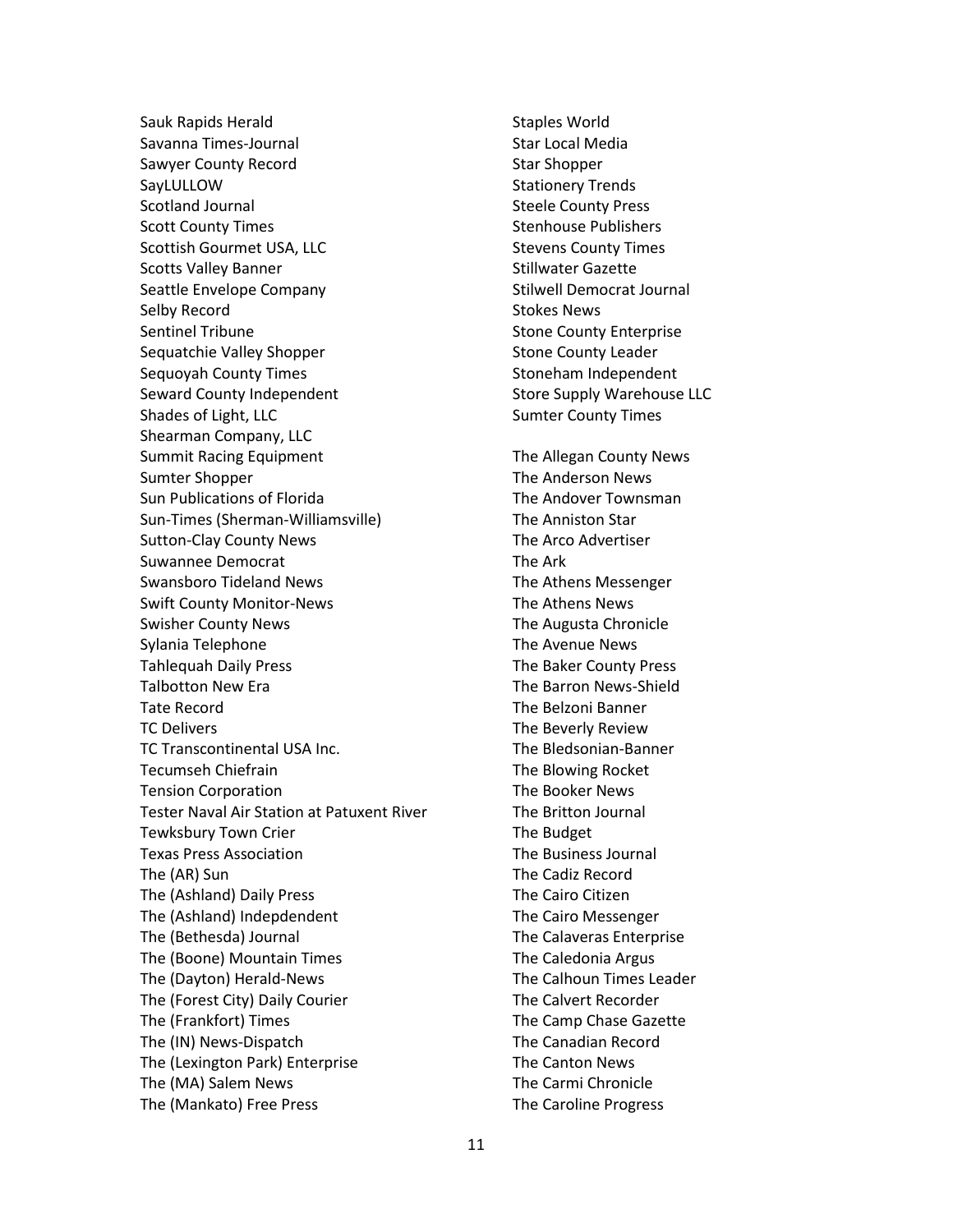The (Maryville) Daily Times The (New Castle) Courier-Times The (Russelville) Courier The (Sanford) Herald The (Sharon) Herald The (TN) News-Herald The (Washburn) County Journal The (WV) Register-Herald The Aberdeen Times The Ada News The Advance The Advertiser-Gleam The Advocate The Advocate & Democrat The Albany News

The Clinton Courier The Clinton Herald The Coalfield Progress The Collegian at South Dakota State University The Colony-Courier Leader The Columbia Star The Commerce Journal The Commercial Record The Community News The Connection The Cooperstown Crier The Corydon Democrat The Country Today The Cowley CourierTraveler The Crescent-News The Cresco Times Plain Dealer The Crestline Advocate The Cullman Times The Current The Cutoff News The Daily Citizen The Daily Citizen The Daily Clintonian The Daily Dispatch The Daily Home The Daily Item The Daily News of Newburyport The Daily Post-Athenian The Daily Republic The Daily Sentinel

- The Cats' Pause The Central Virginian The Chafee County Times The Challis Messenger The Cherokee Ledger The Cherokeean Herald The Chesterfield County News & Shopper The Choctaw Plaindealer The Chronotype The Citizen The Citizen Companion The Clarendon Enterprise The Clarkston News The Claxton Enterprise The Cleburne News
- The Enquirer-Gazette The Enterprise-Tocsin The Estelline Journal The Eufaula Indian Journal The Express-Star The Extra The Farmer's Pride The Floyd County Hesperian-Beacon The Franklin Advocate The Fulton Journal The Gaffney Ledger The Galena Gazette The Gatesville Messenger The Gazette The Gazette-Democrat The Georgia Post The Goshen News The Grand Saline Sun The Grayson Journal-Enquirer The Great British Card Company plc The Greeneville Sun The Groom News The Grove Sun The Hamlin County Herald Enterprise The Hamlin County Republican The Hancock News The Hartwell Sun The Haverhill Gazette The Hendricks County Flyer The Herald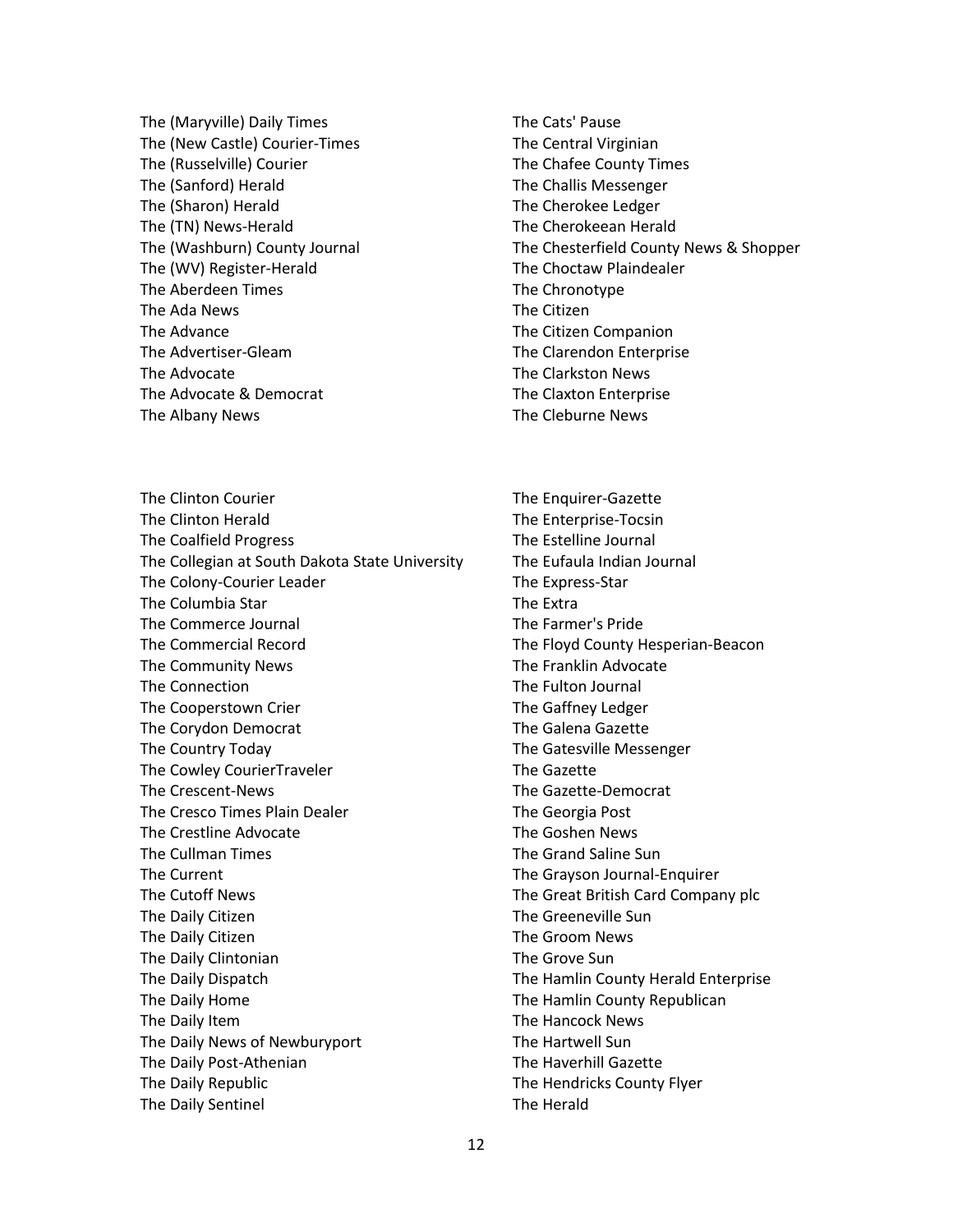The Daily Star The Declaration The Delaware County Journal The DeQueen Bee The Dickensen Star The Dingley Press The Du Quoin Weekly The Duncan Banner The Dundalk Eagle The Dunlap Tribune The Eagle Post The Eagle-Tribune The Eastern New Mexico News The Edina Sentinel The Edmond Sun The Elsberry Democrat The Enquirer Journal

The Jasper News The Jewett Messenger, Inc. The Johnson County Graphic The Journal The Journal-News (Hillsboro) The Julian News The Kentucky Standard The Knox County News-Courier The Lahontan Valley News The Lake Gazette The Lake Orion Review The Land The LaPorte Herald-Argus The Leader The Leader-Record The Lebanon Advertiser The Lebanon Reporter The Lee County Ledger The Leland Progress The Lincoln County Journal The Logan Daily News The Louisiana Press Journal The Louisiana Weekly The Louisville Herald, Inc. The Lyon County Reporter The Macoupin County Enquirer-Democrat The MAIL Group The Mail-Journal The Manchester Star-Mercury

The Herald The Herald Bulletin The Herald Chronicle The Herald Gazette The Herald Ledger The Herald Progress The Herald Tribune The Herald-Sun The Hermann Advertiser-Courier The Hernando Sun The Hibbing Daily Tribune The High Point Enterprise The Huntington Herald-Press The Huntsville Item The Independent-Journal The InTowner The Itawamba County Times The Jacksonville news

The Monitor The Montgomery Herald The Monticello Times The Moorcraft Leader The Moore American The Moore County News The Moorefield Examiner The Morehead News The Morgan Messenger The Moultrie Observer The Mount Vernon Optic-Herald The Mountain Echo The Mountain Mail The Mower County Independent The Navigator The Nebraska Signal The Neshoba Democrat The New Castle News The New Era The New Era The New Leader/Clermont The New Leader/Four Corners The New Wolcott Enterprise The Newport Plain Talk The News and Banner The News and Tribune The News Courier The News-Democrat The News-Enterprise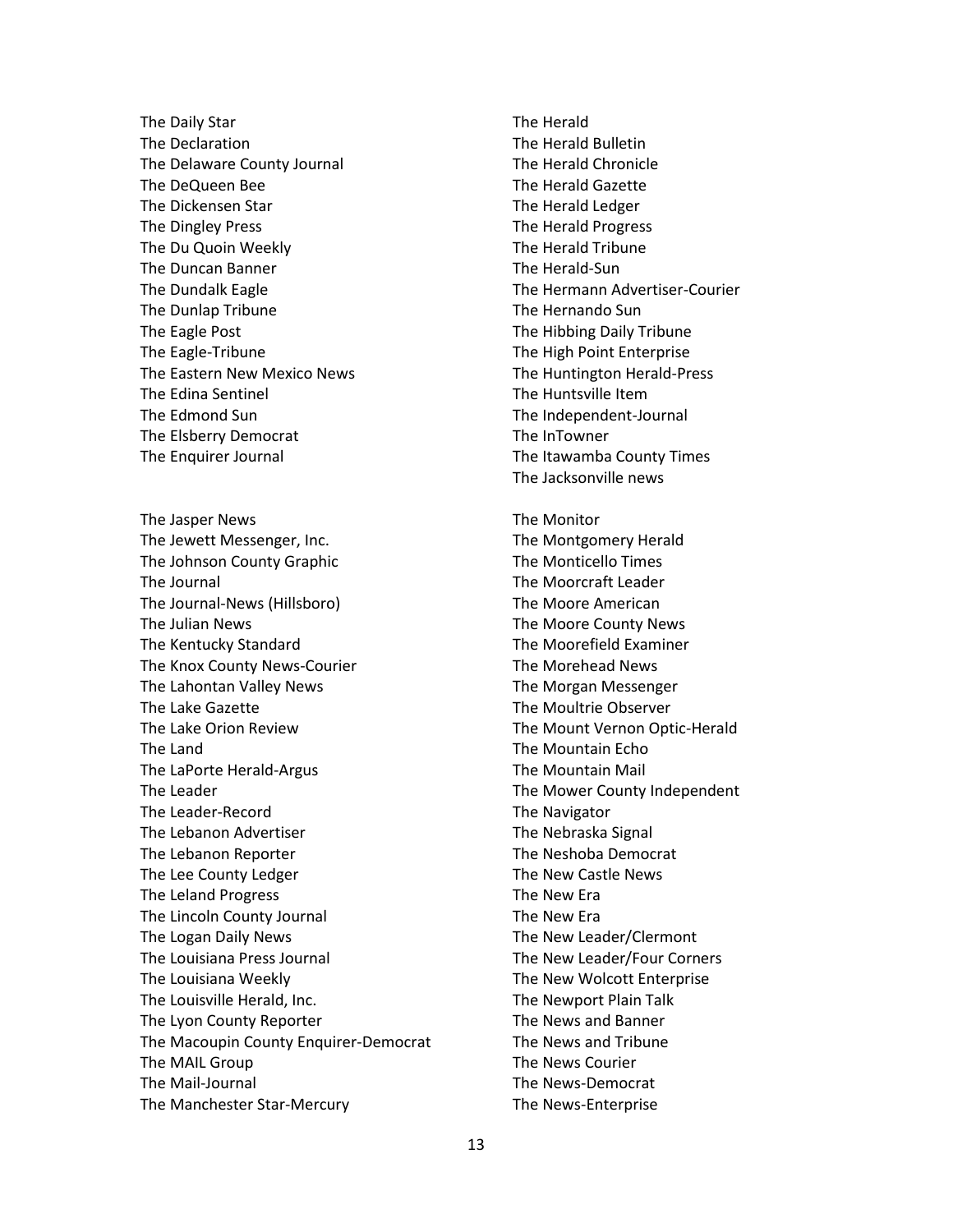The Manilla Times The Marion Record The Marlboro Shopper The Marlow Review The Marshfield Mail The Maui News The Mayo Free Press The McAlester News-Capital The Meadville Tribune The Media The Mena Star The Mendocino Beacon The Meridian Star The Messenger of Juneau County The Miami News-Record The Milton Times The Mirror-Exchange The Mobridge Tribune The Oskaloosa Herald The Oxford Leader The Ozona Stockman The Paducah Sun The Panolian The Paper The Paper of Montgomery County The Paris News The Paris Post-Intelligencer The Park County Republican & Fairplay Flume The Park Falls Herald The Perryton Herald The Pharos-Tribune The Piedmont Journal The Pinckneyville Press The Pittsburg Gazette The Plymouth Review The Portland Leader The Portland Sun The Post The Post Dispatch The Post-Searchlight The Power County Press The Prairie Post The Press and Banner The Press and Standard The Press-Republican The Printing Industry of the Carolinas, Inc. The Proctor Journal

The News-Gazette The News-Leader The Noblesville Times The Norman Transcript The North Jefferson News The North Scott Press The North Vernon Sun The Northern Star The Norton Telegram The Norwood Young American Times The N'West Iowa REVIEW The Oberlin Herald The Observer The Ocilla Star The Odessan The Okawville Times The Olney Enterprise The Ortonville Independent

The San Fernando Valley Sun/El Sol Newspapers The Sentinel of Gloucester County The Sentinel-Echo The Sentinel-News The Sheboygan Falls News The Shelbyville News The Sheldon Mail-Sun The Sioux Center News The Sounder The South Pittsburg Hustler The Standard Banner The Stanly News and Press The Star The Star Beacon The Star Democrat The Star News The State Port Pilot The Steel Country Bee The Stillwater News Press The Sun The Sundance Times The Sunday Dispatch The Sun-Sentinel The Sylva Herald and Ruralite The Taylor Press The Teague Chronicle The Telegraph The Telfair Enterprise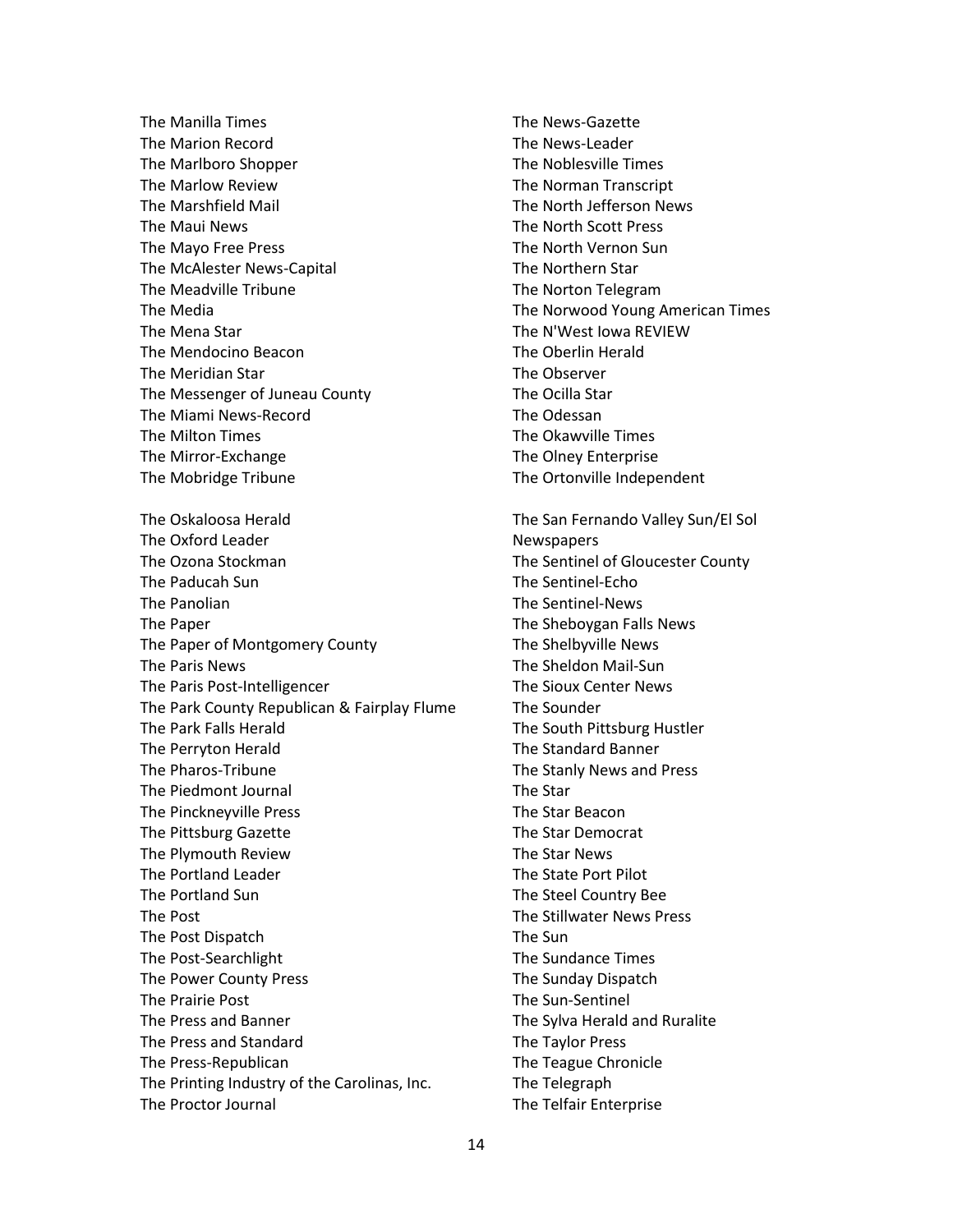The Progress The Prophetstown Echo The Pryor Daily Times The Purcell Register The Raymond News The Raymondville Chronicle & Willacy County News The Record The Record Review The Red River Sun The Register-News The Review The Richmond News The Richton Dispatch The Rocket Miner The Rogersville Review The Rushville The Saint Francis Herald The Valdosta Daily Times The Valierian The Vandalia Leader The Vedette The Vermont Teddy Bear Company, Inc. The Vienna Times The Vincennes Sun-Commercial The Vinton News The Wakulla News The Walsh County Record The Wayne & Garfield County Insider The Wayne County News The Weekly Messenger The Western News The Western Star The Westville Reporter The Whiteside Sentinel The Woodstock Independent The Woodville Republican The Wyoming Pioneer Times Citizen Communications Times Leader Times West Virginian Times-Record Today in Peachtree City Tomahawk Leader Top Flight Corporation Tower Timberjay Tracy Press

The Texas Mohair Weekly The Texas Spur The Thomasville Times-Enterprise The Tifton Gazette The Times Leader The Times-Georgian The Times-Independent The Tompkinsville News The Traverse City Record-Eagle The Trenton Sun The Trenton Tribune The Tribune Phonograph The Tribune-Democrat The Tribune-Star The Truth The Tullahoma News The Tunica Times The Union Enterprise The Union-Recorder Union-Times United Business Mail United Business Mail United Envelope Company United States Plastic Corporation Universal Screen Arts, Inc. Uno Alla Volta LLC Upson Beacon USAE Weekly Newspaper Valders Journal Valentine Midland News Valley Press Valley Publishing Company, Inc. Vandalia Leader-Union Velva Area Voice Vermillion Plain Talk Viabella Holdings, LLC Vian Tenkiller News Victor Envelope Company Vilas County News-Review Villager Newspapers Vinton County Courier Visual Media Alliance Voice of the Hawkeyes Volga Tribune W.S. Babcock Corporation Wabash Plain Dealer Waconia Patriot Waldron News